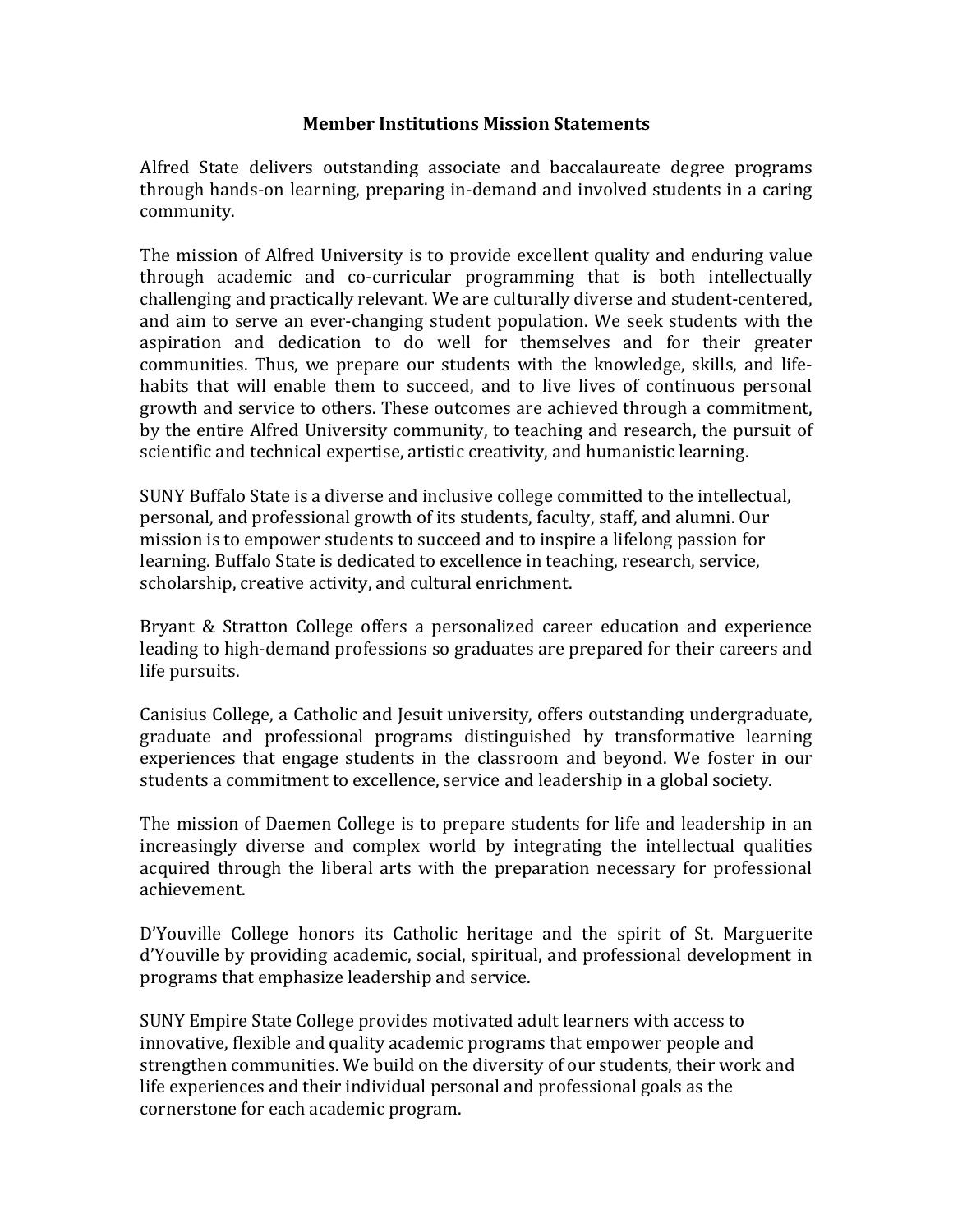SUNY Erie meets the needs of a diverse student body and contributes to regional economic vitality by providing high quality, flexible, affordable and accessible educational programs committed to student success.

Dedicated to meeting the changing needs of individuals and the community, Genesee Community College, a public, open-admission, student-centered college, commits to providing educational experiences which promote intellectual and social growth, workforce and economic development, and global citizenship.

Hilbert College is an independent institution of higher learning that embraces its Catholic Franciscan heritage and values. Students from diverse backgrounds are educated in liberal arts and professional programs to become informed citizens committed to serving and strengthening their communities.

Houghton College provides an academically challenging, Christ-centered education in the liberal arts and sciences to students from diverse traditions and economic backgrounds and equips them to lead and labor as scholar-servants in a changing world.

Jamestown Community College is a comprehensive, regional, open-access, studentcentered institution that embraces academic excellence and meets the service area's learning needs in diverse ways, including liberal arts transfer degree programs, career programs, community service, developmental education, and business and industry training. The college's partnership with the greater community contributed to the social and intellectual improvement, economic development, and cultural enrichment of western New York State and northwestern Pennsylvania.

The mission of Medaille College is to educate and develop empowered individuals for academic achievement, career success and civic engagement, thereby contributing to a healthy, diverse democracy.

The mission of Niagara County Community College is to provide a teaching and learning environment dedicated to excellence. Niagara County Community College is committed to maintaining the hallmarks of student centered-ness, accessibility, comprehensiveness, collegiality, community partnership, and lifelong learning. Our college nurtures and empowers its students in ways that recognize and value our common humanity as well as the richness of our diversity. NCCC offers high-quality academic programs leading to degrees and certificates which are supported by outstanding student services. NCCC provides a variety of cultural, social, and international experiences, as well as community education and workforce development that supports economic development that positively impacts the quality of life. The College operates through a collegial model of shared governance and is accountable to meet the highest standards of professionalism and integrity.